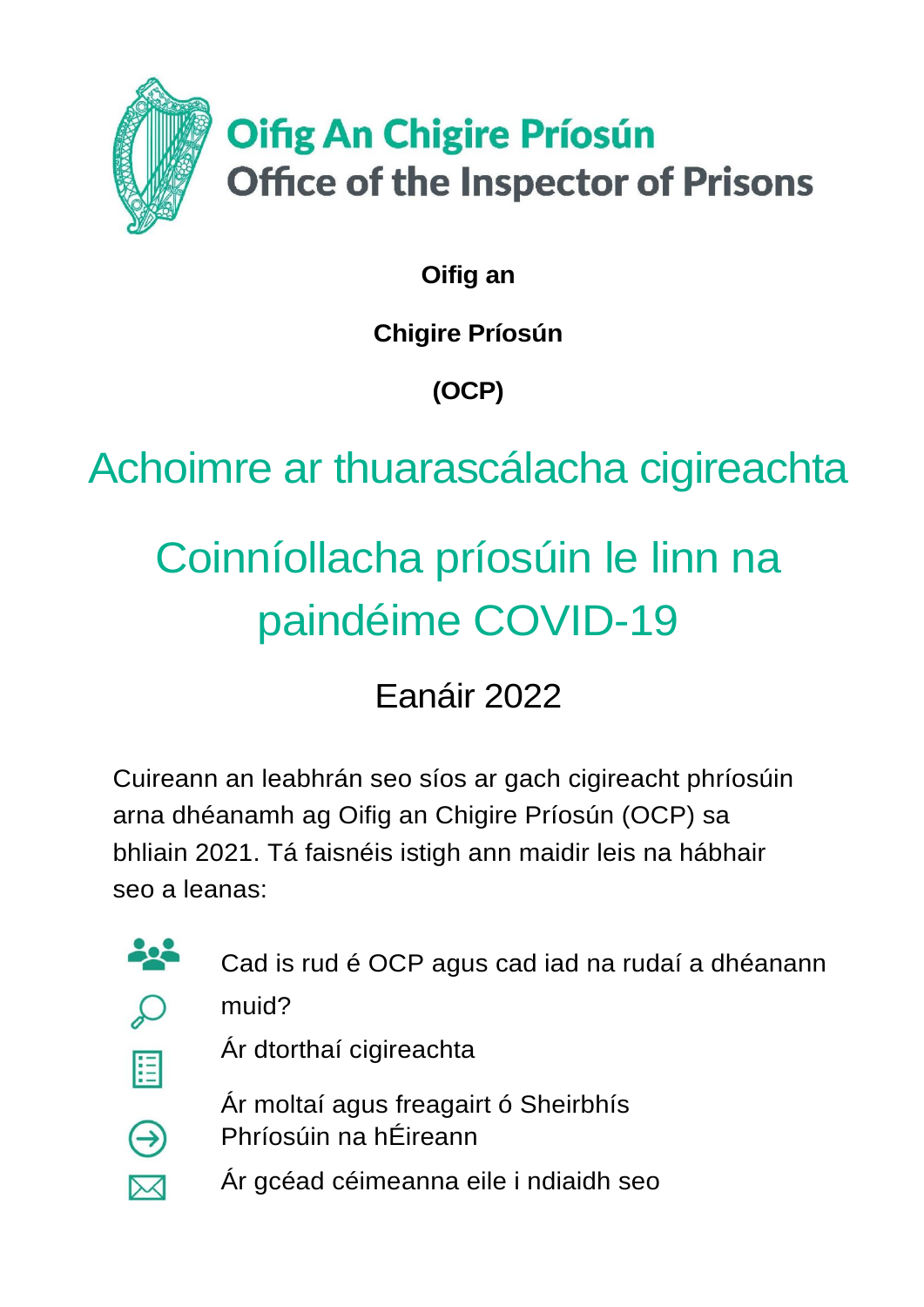# **Cad é an rud í Oifig an Chigire Príosún?**

Is cigirí muid a dhéanann cigireacht agus imscrúdú ar phríosúin. Is foras neamhspleách le haghaidh maoirseacht príosún muid. Ciallaíonn seo go dtugaimid cuairteanna ar phríosúin agus déanaimid imscrúdú orthu a fhad is go bhfuil siad ag cloí le dlí na hÉireann agus caighdeáin idirnáisiúnta cearta an duine. Roinnimid cinntí agus torthaí na gcigireachtaí agus imscrúduithe príosún le daoine sna príosúin, an tAire Dlí agus Cirt, Seirbhís Phríosúin na hÉireann agus leis an phobal.

Oibrímid ar leith as féin ó Sheirbhís Phríosúin na hÉireann agus ó rannta agus gníomhaíochtaí rialtas eile. Cé go ndéanaimid imscrúdú ar cheisteanna maidir le príosúnaigh agus príosúin araon, níl baint dhíreach againn roimh ghearáin aonaracha. Ní fhiosraímid gearáin príosúnach aonaracha, ach caithfear Seirbhís Phríosúin na hÉireann gach píosa eolas a bhaineann le gearáin thromchúiseacha (gearáin ó chatagóir, A dá leithead drochíde agus leithcheal) a thabhairt ar aghaidh chugainn. Féadfar aon fhaisnéis ó ghearáin a bheith in úsáid chun cigireachtaí a leagadh amach sa todhchaí.

Is ionann ár bhfoireann agus saineolaithe i gcearta duine, cúram sláinte, cigireachtaí chomh maith le saineolaithe i dtaighde, polasaí agus athchóiriú na bpríosún. Faoi láthair, tá an Príomhchigire i gceannas ar Oifig an Chigire Príosún agus oibríonn siad in éineacht le cigirí sinsearacha, cigirí eile, anailísí sonraí agus baill fhoirne riarachán.

## **Na rudaí a dhéanaimid**

- Cigireacht a dhéanamh ar phríosúin na hÉireann
- Básanna príosúnach a imscrúdú
- Comhfhreagras a dhéanamh le litreacha rúnda ó phríosúnaigh
- Gearáin thromchúiseacha a mhaoirsiú (Tugtar gearáin chatagóir A orthu feic ar Rialacha na bPríosún, Riail 57B)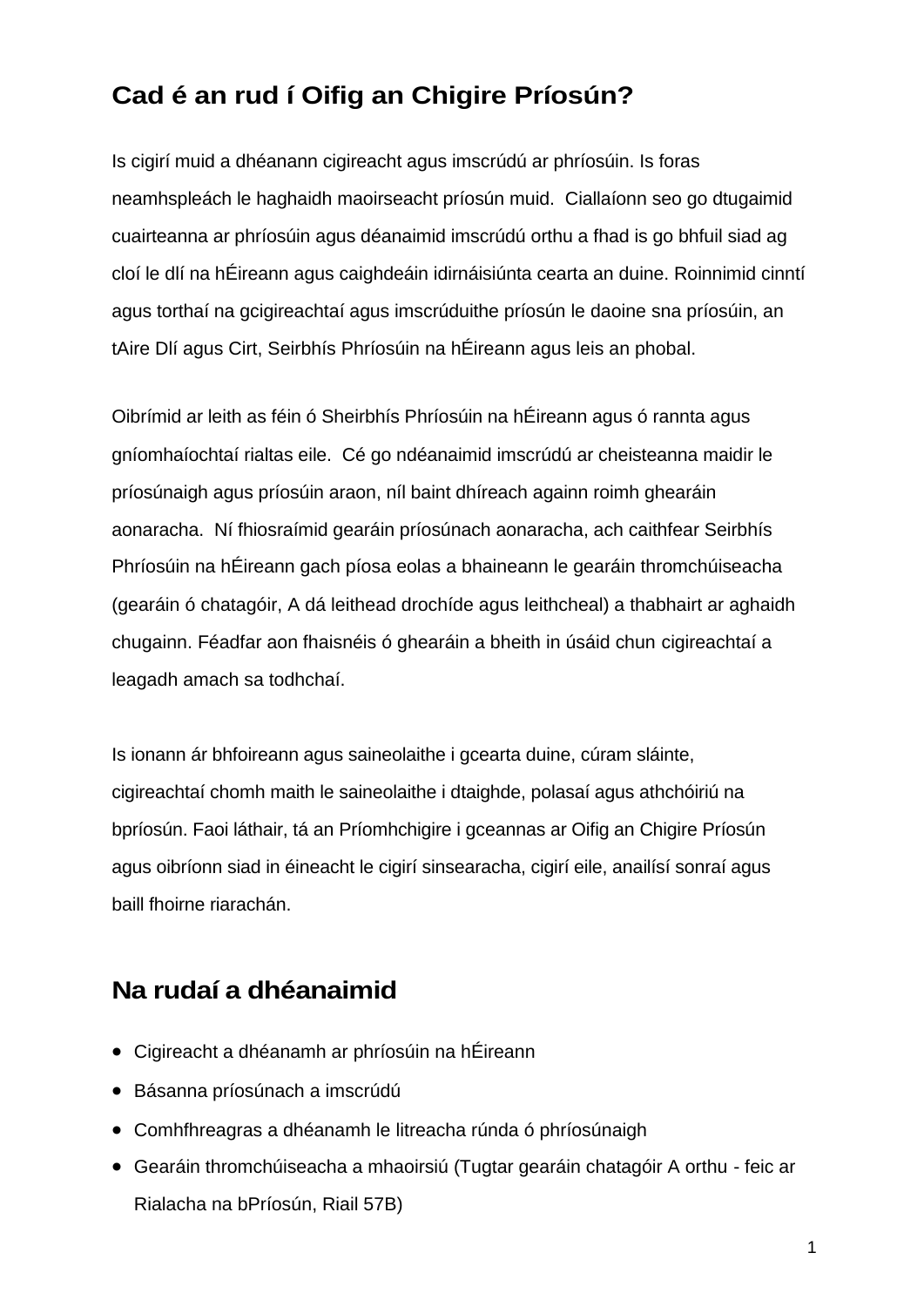# **Ár dtorthaí cigireachta**

Tá sé mar phríomhaidhm againn imscrúduithe a dhéanamh ar dháréag príosún na hÉireann agus cinnte a dhéanamh go mbíonn meas tugtha do na príosúnaigh agus go mbíonn a gcearta daonna faoi chosaint istigh iontu.

In 2021, d'éirigh linn cigireachtaí na gcoinníollacha príosún a dhéanamh i bpríosúin na hÉireann ar fad le linn na paindéime COVID-19. Toisc go raibh paindéim i bhfeidhm, bhí orainn cúrsaí a chur in iúl do na príosúin faoi na cigireachtaí 24 uair roimh ré. Le linn na gcigireachtaí, labhair muid le cuid mhór príosúnaigh agus baill fhoirne príosún. Rinne muid athbhreithniú ar thaifid príosún agus bhreathnaigh muid coinníollacha sna príosúin chomh maith. Bhí sprioc againn léargas a fháil ó thaobh cearta daonna de agus an dóigh a mbíonn siad faoi chosaint thar chúig réimse éagsúla, mar a léirítear sa léaráid thíos.

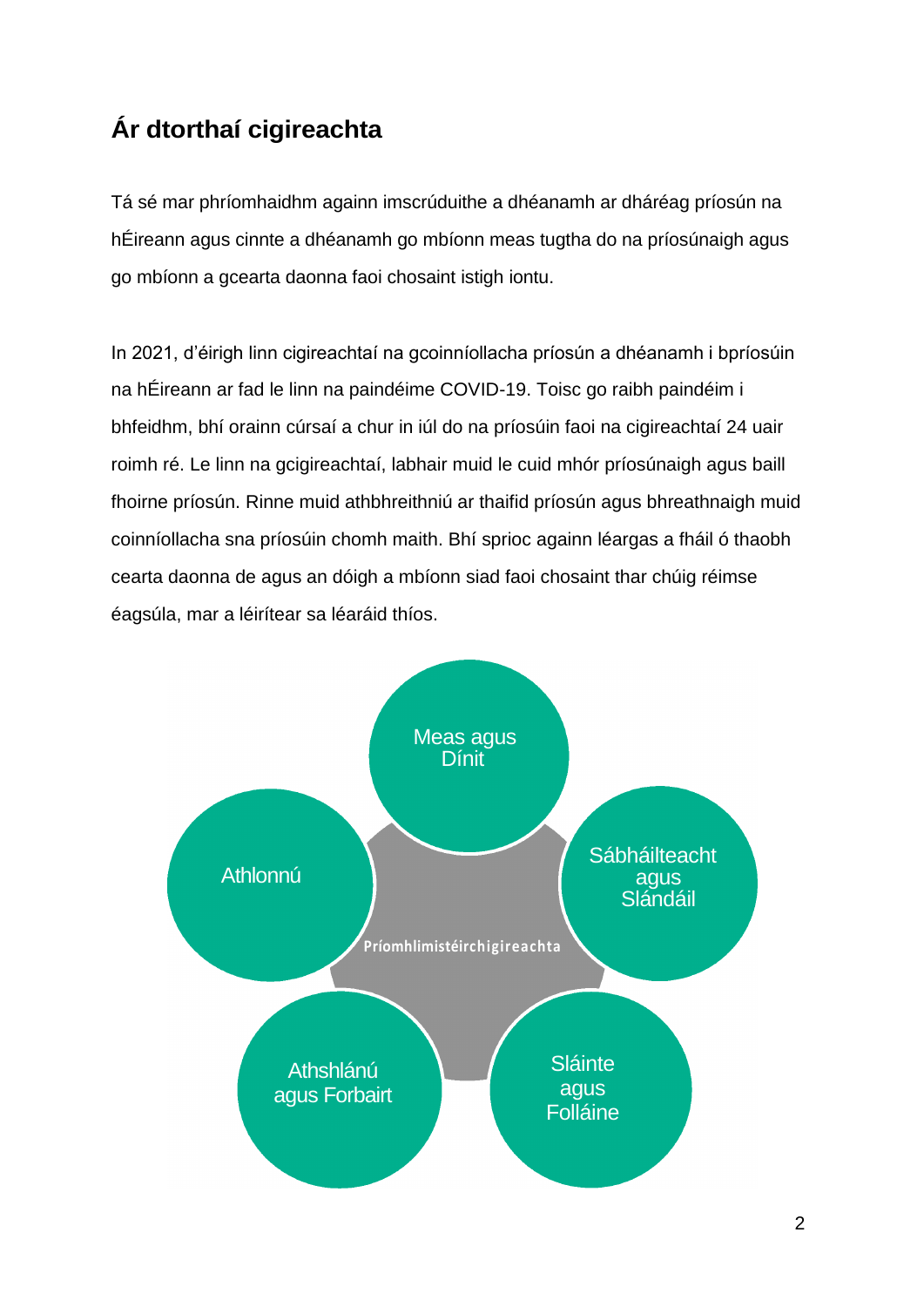Ón dáréag cigireacht a bhí idir lámha againn, bhreathnaigh muid ar rudaí dá leithéid:

- amanna 'caite sna cillíní',
- rochtain roimh sheirbhísí síceolaíochta,
- rochtain roimh oideachas,
- rochtain roimh chomhairleoireacht andúile
- caighdeáin na mbéilí, agus
- am a chaitheamh i gcoraintín nó ar leithlis.

Bunaithe ar an dáréag cigireacht príosún, seo iad na ceisteanna móra a tháinig chun cinn i gcóras na bpríosún in Éirinn.

### **Ceisteanna móra a tháinig chun cinn ó na cigireachtaí príosún in 2021**

| Coraintín                             | Bhí idir bheagáinín ama agus am ar bith amuigh ón chillín ag<br>príosúnaigh ar leith, is é sin le rá go raibh siad á gcoinneáil faoi<br>ghaibhniú aonair. I roinnt cásanna, ní raibh céad ag príosúnaigh i<br>gcoraintín cithfholcadáin a ghlacadh.        |  |
|---------------------------------------|------------------------------------------------------------------------------------------------------------------------------------------------------------------------------------------------------------------------------------------------------------|--|
| <b>Eolas</b>                          | Ní raibh eolas ar bith tugtha do na príosúnaigh faoi cad a bheas i<br>gceist le coraintín.                                                                                                                                                                 |  |
| <b>Teagmháil</b><br><b>Teaghlaigh</b> | Bhí idir beagáinín teagmháil theaghlaigh agus teagmháil theaghlaigh ar<br>bith ag na príosúnaigh, agus bhí roinnt fadhbanna acu ó thaobh físghlao<br>a dhéanamh de. Ní fhaca cuid de na príosúnaigh a dteaghlaigh ar feadh<br>tréimhse bhliana nó níos mó. |  |
| <b>Post</b>                           | Cuireadh moill ar an phost agus litreacha thar chuid mhór de na príosúin.                                                                                                                                                                                  |  |
| Athshlánú                             | Bhí idir bheagáinín athshlánú agus athshlánú ar bith ag na<br>príosúnaigh ó thaobh gníomhaíochtaí de le linn na paindéime.                                                                                                                                 |  |
| Amanna Béilí                          | I ndeich bpríosún, níor riaradh béilí ar amanna rialta ar bith. De<br>thoradh ar seo, dúirt cuid mhór príosúnach go raibh ocras orthu go<br>rialta.                                                                                                        |  |
| <b>Éisteacht</b><br>chúirte cianda    | Mhothaigh roinnt príosúnaigh nach dtugadh cothrom na féinne dóibh a<br>chuid nó a cuid a rá le linn gach éisteacht chúirte a thit amach ar líne.                                                                                                           |  |
| <b>Oideachas</b>                      | Bhí rochtain teoranta ag na príosúnaigh roimh cúrsaí oideachais le linn na<br>paindéime.                                                                                                                                                                   |  |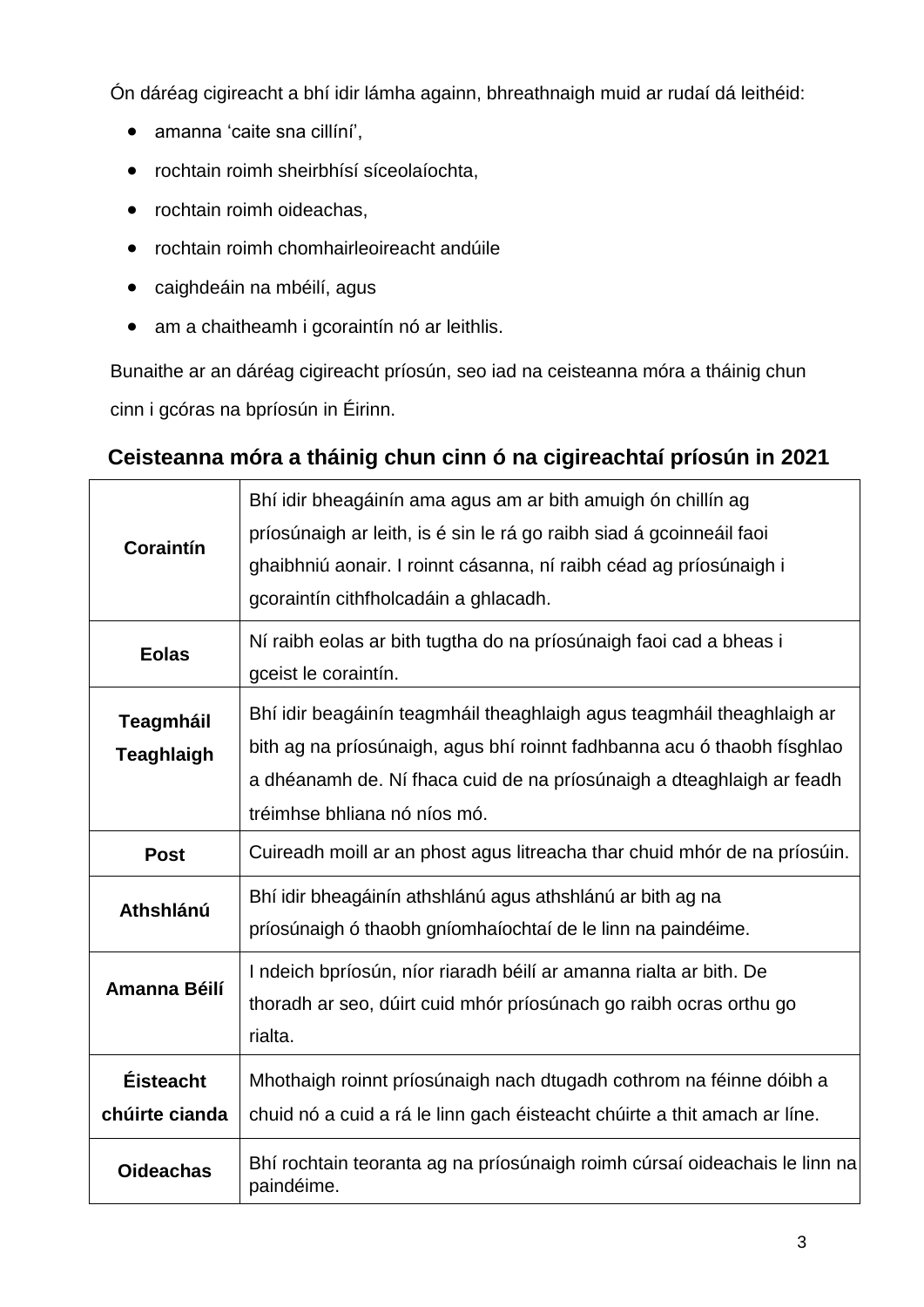Tháinig roinnt rudaí **dearfacha** chun cinn ó na príosúin, áfach. Ina measc siúd, bhí:

- Líon na bpríosúnach thíos de mhéid 9% nó a leithéid idir mhí an Márta 2020 agus mí na Nollag 2021.
- Príosúnaigh agus baill fhoirne in ann comhoibriú le chéile chun scaipeadh COVID-19 a chosaint.
- Príosúnaigh atá ag obair go deonach do Red Cross in ann eolas COVID-19 a roinnt.
- Físghlaonna ag tarlú do phríosúnaigh nuair nach raibh cead tugtha roimh chuairteanna aghaidh ar aghaidh.
- Seirbhísí faoi údarás in ann físghlao a dhéanamh, nuair is féidir, le bheith ag labhairt le príosúnaigh.
- Cainéal teilifíse sna cillín a chruthú chun eolas agus cláir oideachais a roinnt.

# **Ár moltaí agus freagairt ó Sheirbhís Phríosúin na hÉireann**

Tar éis gach cigireacht a dhéanamh, d'ullmhaigh muid tuairisc chigireachta don Aire Dlí agus Cirt. Bhí moltaí do Sheirbhís Phríosúin na hÉireann taobh istigh de na tuairiscí seo. Dearadh na moltaí le chéile chun cuidiú a thabhairt don tSeirbhís Phríosúin maidir le cleachtais bunaithe ar chosaint chearta daonna na bpríosúnach a chur i bhfeidhm. Thug an tSeirbhís Phríosúin freagairt ar gach moladh a chur muid chun cinn. Chuir muid 242 moladh chun cinn san iomlán thar an dáréag príosún ar fad. Sheas cuid is mó dár moltaí le níos mó ná príosún amháin.

Is féidir teacht ar chuid de na moltaí is coitianta agus na freagairtí a thug Seirbhís Phríosúin na hÉireann ar an chéad leathanach eile.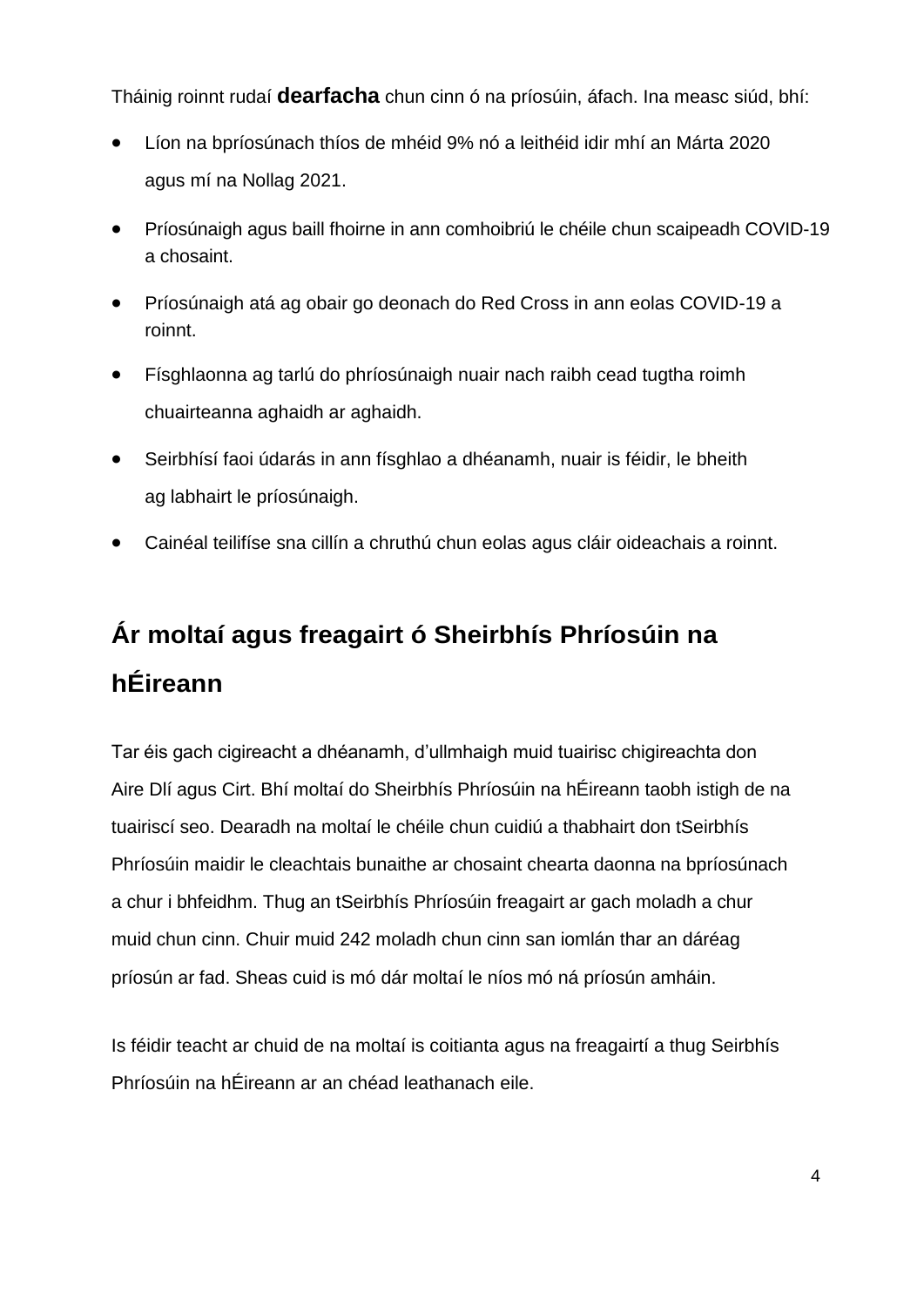#### **Coraintín / Leithlisiú** Ba chóir go mbíonn uair amháin gach lá taobh amuigh ag na príosúnaigh, agus ar a laghad dhá chithfholcadán acu i rith na seachtaine. Níor **ghlac** SPÉ leis an mholadh seo go gcaithfear príosúnaigh i gcoraintín nó ar leithlis uair amháin a bheith acu taobh amuigh den chillín. Le sin ráite, ó mhí Iúil 2021, **ghlac** SPÉ leis an mholadh gur chóir do phríosúnaigh i gcoraintín dhá chithfholcadán i rith na seachtaine a bheith acu. **Eolas** Bá chóir go bhfaigheann príosúnaigh eolas i dteanga agus i bhfoirm intuigthe dóibh faoi cad a bheas i gceist le seal a chaitheamh i gcoraintín. **Ghlac** SPÉ leis an mholadh seo. Chruthaigh SPÉ leabhrán eolais COVID-19. Bhí an leabhrán ar fáil i dteangacha difriúla. **Teagmháil Teaghlaigh** Bá chóir do Sheirbhís Phríosúin na hÉireann comhairle a dhéanamh le húdaráis Sláinte Phoiblí maidir le cuairteanna 30 nóiméad a atosú go sábháilteacht, agus an srian i dtaca le cuairteoir 'aon pháiste' a bhaint. **Ghlac** SPÉ **go pointe áirithe** leis an mholadh seo agus dúirt siad i mí na Nollag 2021 go raibh cead ag na príosúnaigh cuairt aghaidh ar aghaidh amháin a bheith acu gach coicís. Tugadh cead roimh thrí chuairteoir a bheith i láthair, agus ceann amháin acu ina pháiste nó ina páiste (faoi 18 bliain d'aois). Bhí príosúnaigh fós in ann físchuairt ar líne a fháil uair amháin gach coicís. Dúirt SPÉ go ndéanfar athbhreithniú ar na srianta ar fad agus go mbainfear iad nuair a bheas sé sábháilteacht a leithéid a dhéanamh. **Post** Bá chóir don phost agus litreacha a sheachadadh do phríosúnaigh go pras. **Ghlac** SPÉ leis an mholadh seo agus dúirt siad go ndéanfaidh siad iniúchadh ar an cheist. Dúirt SPÉ go bhfuil córas comhfhreagrais ríomhphost a thriail acu do theaghlaigh na

bpríosúnach.

### **Moltaí Sheirbhís Phríosúin na hÉireann (SPÉ)**

**Moladh OCP Freagairt SPÉ**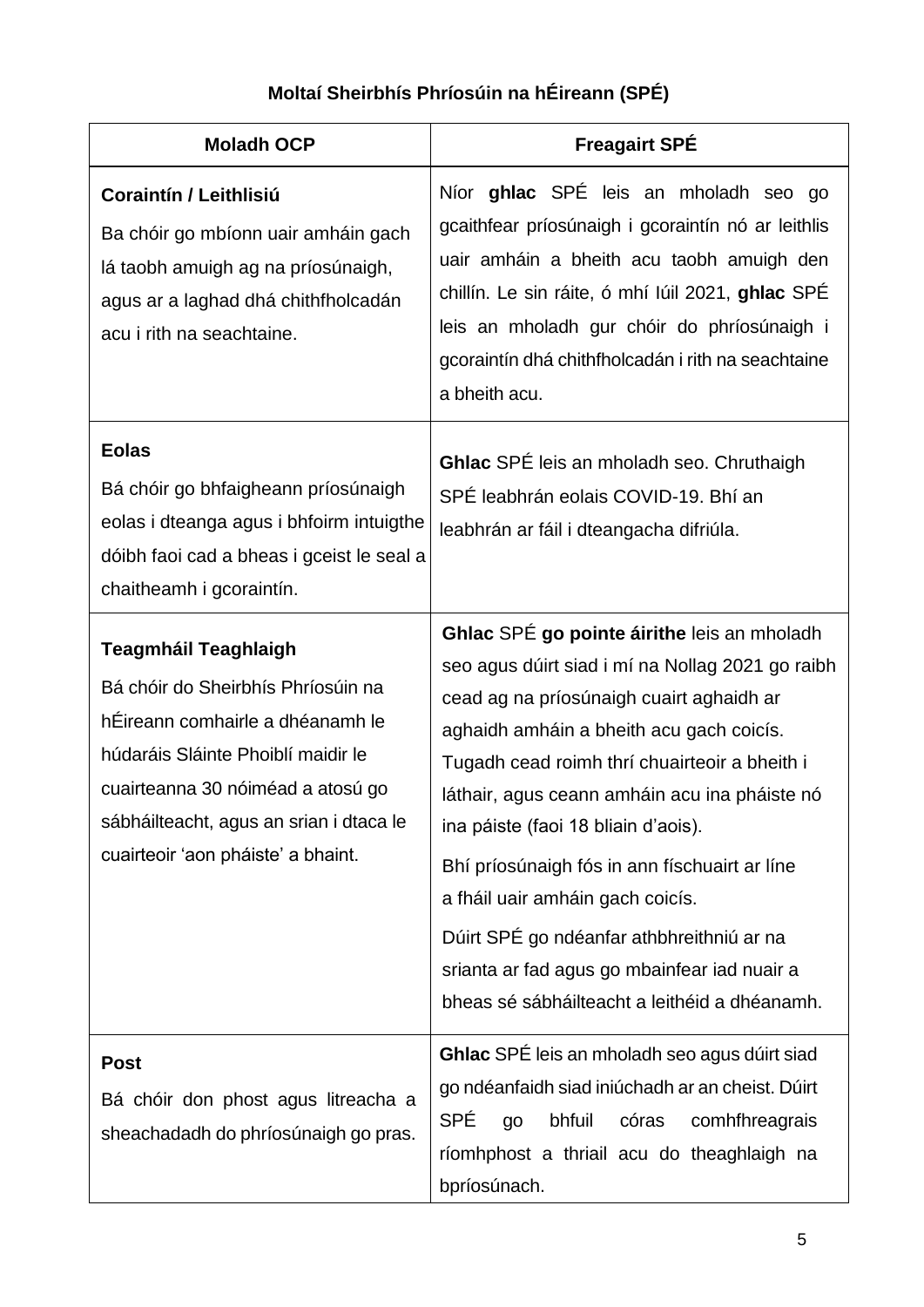| <b>Moladh OCP</b>                                                                                                                                                                               | <b>Freagairt SPÉ</b>                                                                                                            |
|-------------------------------------------------------------------------------------------------------------------------------------------------------------------------------------------------|---------------------------------------------------------------------------------------------------------------------------------|
| Amanna Béilí                                                                                                                                                                                    | Ghlac SPÉ leis an mholadh seo. Dúirt SPÉ go                                                                                     |
| Bá chóir go mbíonn amanna béilí                                                                                                                                                                 | bpléifidh siad an fhéidearthacht maidir le                                                                                      |
| rialta ag na príosúnaigh: bricfeasta                                                                                                                                                            | hathruithe amanna béilí le Cumann na                                                                                            |
| (sa mhaidin), lón (thart faoi mheán                                                                                                                                                             | nOifigeach Príosún, atá mar fhoras                                                                                              |
| lae) agus dinnéar (sa tráthnóna).                                                                                                                                                               | ionadaíochta na mball foirne.                                                                                                   |
| Éisteacht chúirte cianda<br>Bá chóir do na príosúin maoirseacht a<br>dhéanamh ar thionchar na n-<br>éisteachtaí chúirte cianda agus ar<br>thionchar chearta an duine roimh thriail<br>chothrom. | Ghlac SPÉ go pointe áirithe leis an mholadh<br>seo. Dúirt SPÉ go bpléifidh siad an cheist seo<br>leis an tSeirbhís Chúirteanna. |
| <b>Oideachas</b>                                                                                                                                                                                | Tá SPÉ ag athbhreithniú an moladh seo                                                                                           |
| Bá chóir go mbíonn rochtain ag                                                                                                                                                                  | faoi láthair. Chuir Boird Oideachais agus                                                                                       |
| príosúnaigh ar tháibléid                                                                                                                                                                        | Oiliúna ábhair foghlama sa chillín le chéile.                                                                                   |
| dhigiteacha le haghaidh cúrsaí                                                                                                                                                                  | Dúirt SPÉ go bhfuil siad ag forbairt straitéis                                                                                  |
| oideachais.                                                                                                                                                                                     | fhoghlama sa chillín do phríosúnaigh.                                                                                           |
| Daonra na bPríosún                                                                                                                                                                              | Ghlac SPÉ leis an mholadh seo.                                                                                                  |
| Bá chóir go n-oibreoidh Seirbhís                                                                                                                                                                | Dúirt SPÉ go leanfaidh siad ar aghaidh ag plé                                                                                   |
| Phríosúin na hÉireann le                                                                                                                                                                        | leis an Roinn Dlí agus Cirt chun daonra na                                                                                      |
| gníomhaireachtaí dlí coiriúla eile chun                                                                                                                                                         | bpríosún a bhainistiú agus iad ag cinntiú (a) go                                                                                |
| daonra na bpríosún a ísliú a fhad is gur                                                                                                                                                        | mbainfear leas as príosúin mar sa chás nach                                                                                     |
| féidir leo scaradh sóisialta a chur i                                                                                                                                                           | bhfuil aon rogha eile ann, agus (b) go nglacfar                                                                                 |
| bhfeidhm.                                                                                                                                                                                       | bearta chun athchiontóirí a laghdú.                                                                                             |

In 2021, sheol muid ár dtuairiscí cigireachtaí ar choinníollacha príosún sa bhliain 2021 ar aghaidh chuig an Aire Dlí agus Cirt. D'fhoilsigh an tAire Dlí agus Cirt ár dtuairiscí ar shuíomh idirlíon de chuid OCP [\(www.oip.ie\)](http://www.oip.ie/). Mhol muid le Seirbhís Phríosúin na hÉireann gur cheart do na hábhair agus tuairiscí OCP ar fad a bheith ar fáil do gach príosúnach. Mar fhreagairt, dúirt Seirbhís Phríosúin na hÉireann go gcruthóidh siad dóigheanna chun tuairiscí a chur ar fáil do phríosúnaigh.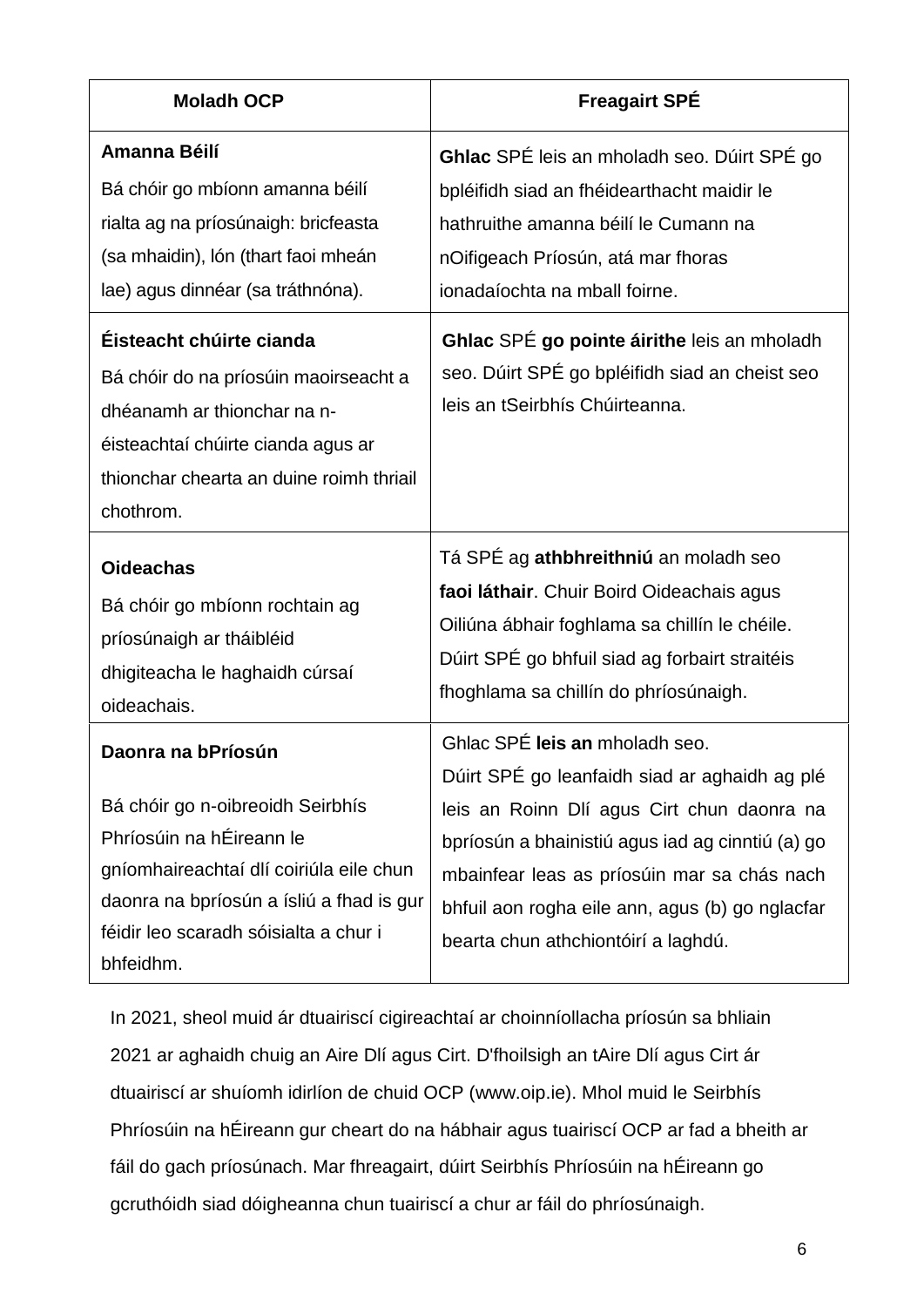# **Ár gcéad céimeanna eile i ndiaidh seo**

- In 2022, rianóimid cibé dul chun cinn a thiocfar amach ó na moltaí sna tuairiscí agus beidh uasdátú dul chun cinn againn le tabhairt.
- In 2022, agus sna blianta atá amach romhainn, leanfaidh muid ar aghaidh le cigireacht a dhéanamh ar dháréag príosún na hÉireann. Tar éis ár gcigireachtaí, roinnfimid eolas libh a fhad is go mbeidh sibh ar an eolas faoi uasdátú ar bith.

Gabhaimid ár mbuíochas libh as a bheith ag caint linn agus as a bheith sásta eolas a roinnt linn agus muid sna príosúin. Tá muid ag dúil go mór le bheith ag caint libh arís agus muid ag déanamh cigireacht ar na príosúin.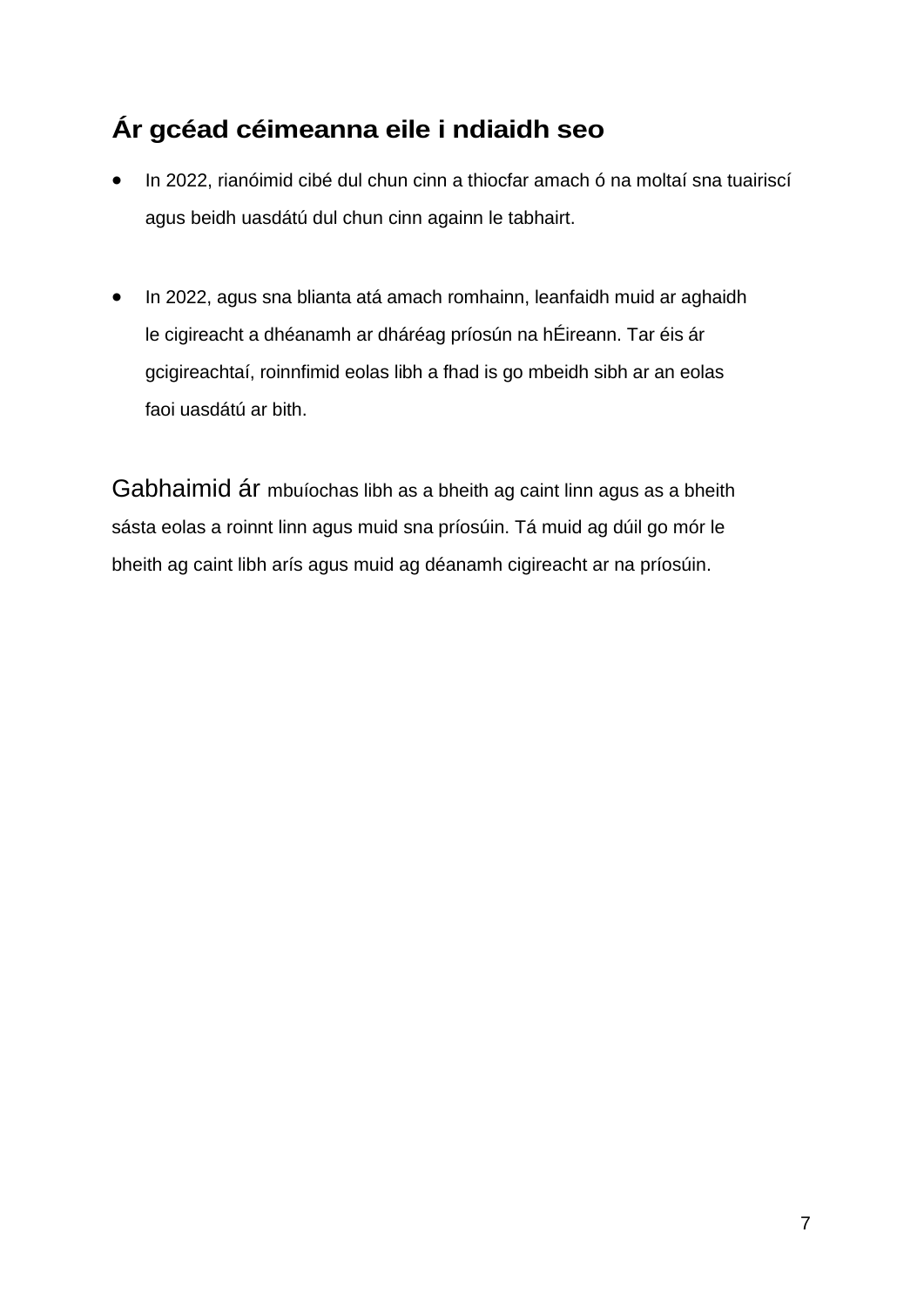# **An dóigh chun teagmháil a dhéanamh le hOifig an Chigire Príosún**

Faoi Riail 44 de Rialacha Príosún na hÉireann, tá an ceart agat chun litir a scríobh chugainn (Cigire na bPríosún) faoi aon cheist ná ábhar a ba mhaith leat, go huile agus go hiomlán faoi rún. Ciallaíonn seo, de réir an dlí, go gcaithfidh Seirbhís Phríosúin na hÉireann:

- gan do litreacha a sheolfar tú chugainn a léamh, agus
- do litreacha nár osclaíodh a sheoladh chugainn gan mhoill.

Seo é an seoladh atá ag Oifig an Chigire Príosún:

Oifig an Chigire Príosún 24 Siúlán Shisil Sráid Mhic Coinín An tAonach Co. Thiobraid Árann

E45 NN73

Scríobhfaidh muid ar ais chugat ag úsáid clúdach faoi shéala. Ar an chlúdach, scríobhfaidh muid 'Riail 44' air, agus iarrfaidh muid ar an Ghobharnóir cinnte a dhéanamh go mbeidh an clúdach i do lámha gan a bheith oscailte. De réir an dlí, tá cead ag an Ghobharnóir litir Riail 44 a oscailt. Le sin ráite, áfach, caithfidh tusa a bheith i láthair nuair a dhéanann siad seo. Níor chóir go n-osclófar litir ar bith seachas i gcás chun seic a dhéanamh gur ó Oifig an Chigire Príosún a tháinig sé.

Chun níos mó eolas a fháil, is féidir cuairt a thabhairt ar shuíomh s'againn: **[www.oip.ie](http://www.oip.ie/)**